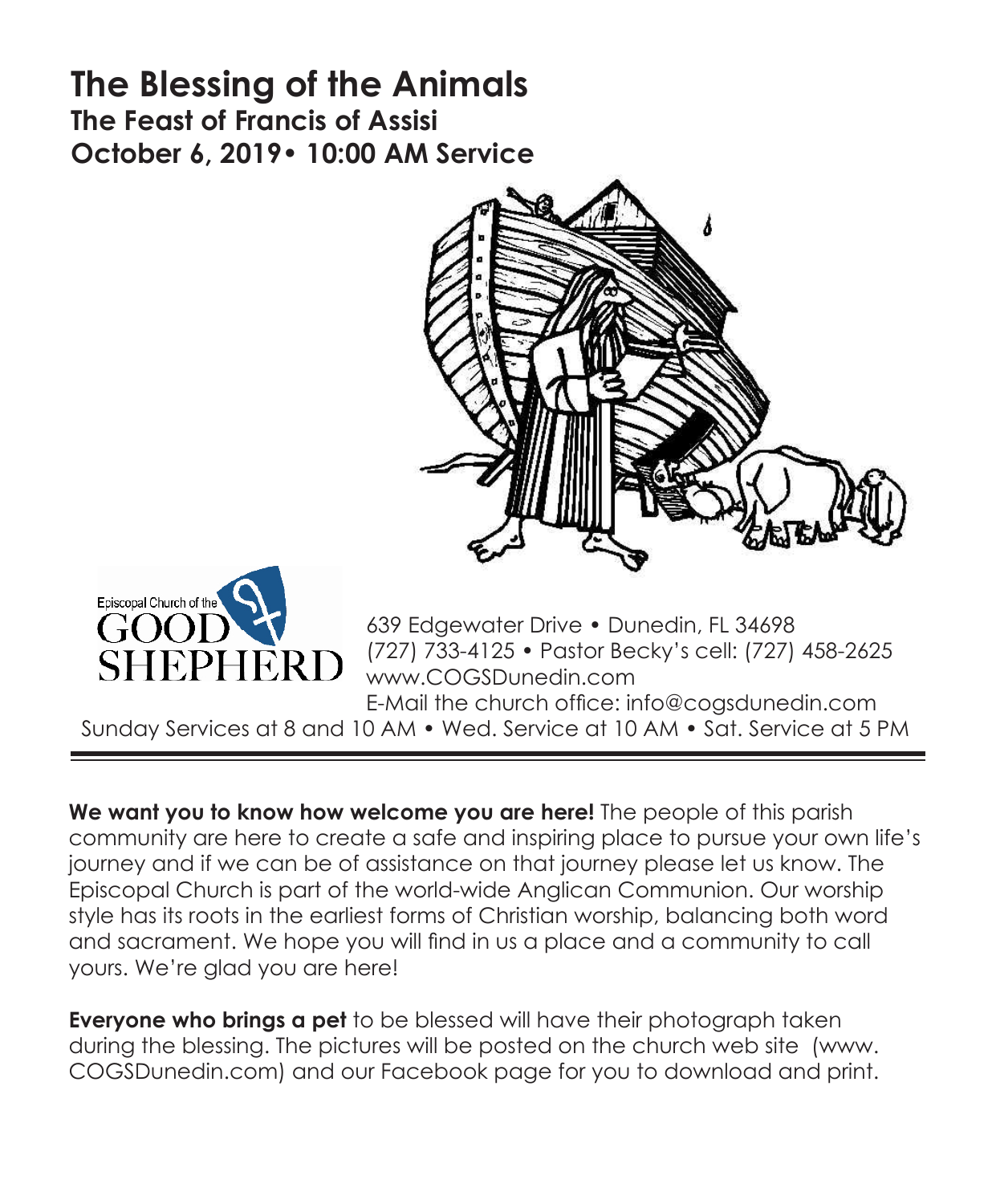### **Gathering for Worship**

Prelude Swedish Communication Communication Communication Communication Swedish

Welcome and Announcements and Mission Moment

P We offer our prayerful voices on behalf of the animals, coming together in thanksgiving and prayer for them, and seeking God's blessing on our lives together.

Gathering Hymn *All Things Bright and Beautiful*

C Refrain *All things bright and beautiful, all creatures great and small, All things wise and wonderful, the Lord God made them all.*

 *Each little flower that opens, each little bird that sings, He made their glowing colors, he made their tiny wings.* Refrain

*The purple-headed mountain, the river running by, The sunset, and the morning that brightens up the sky. Refrain* 

Gathering Prayer

- P Loving Creator, we share your earth with animals and all other life forms. As they help us in so many ways, help us to care for them, to enjoy their presence, to help them and one another follow the ways you have made for us. Give us the love and compassion of Jesus.
- C **Amen.**

#### **WORD OF GOD**

**The Readings:** Isaiah 11:1–9 • 1 Corinthians 15:39–41 • Matthew 6:25–29 The First Reading:

L *The First Reading is taken from Isaiah, chapter 11…*

 A shoot will grow up from the stump of Jesse; a branch will sprout from his roots. The Lord's spirit will rest upon him, a spirit of wisdom and understanding, a spirit of planning and strength, a spirit of knowledge and fear of the Lord.

 He will delight in fearing the Lord. He won't judge by appearances, nor decide by hearsay. He will judge the needy with righteousness, and decide with equity for those who suffer in the land. He will strike the violent with the rod of his mouth; by the breath of his lips he will kill the wicked.

 Righteousness will be the belt around his hips, and faithfulness the belt around his waist. The wolf will live with the lamb, and the leopard will lie down with the young goat; the calf and the young lion will feed together, and a little child will lead them.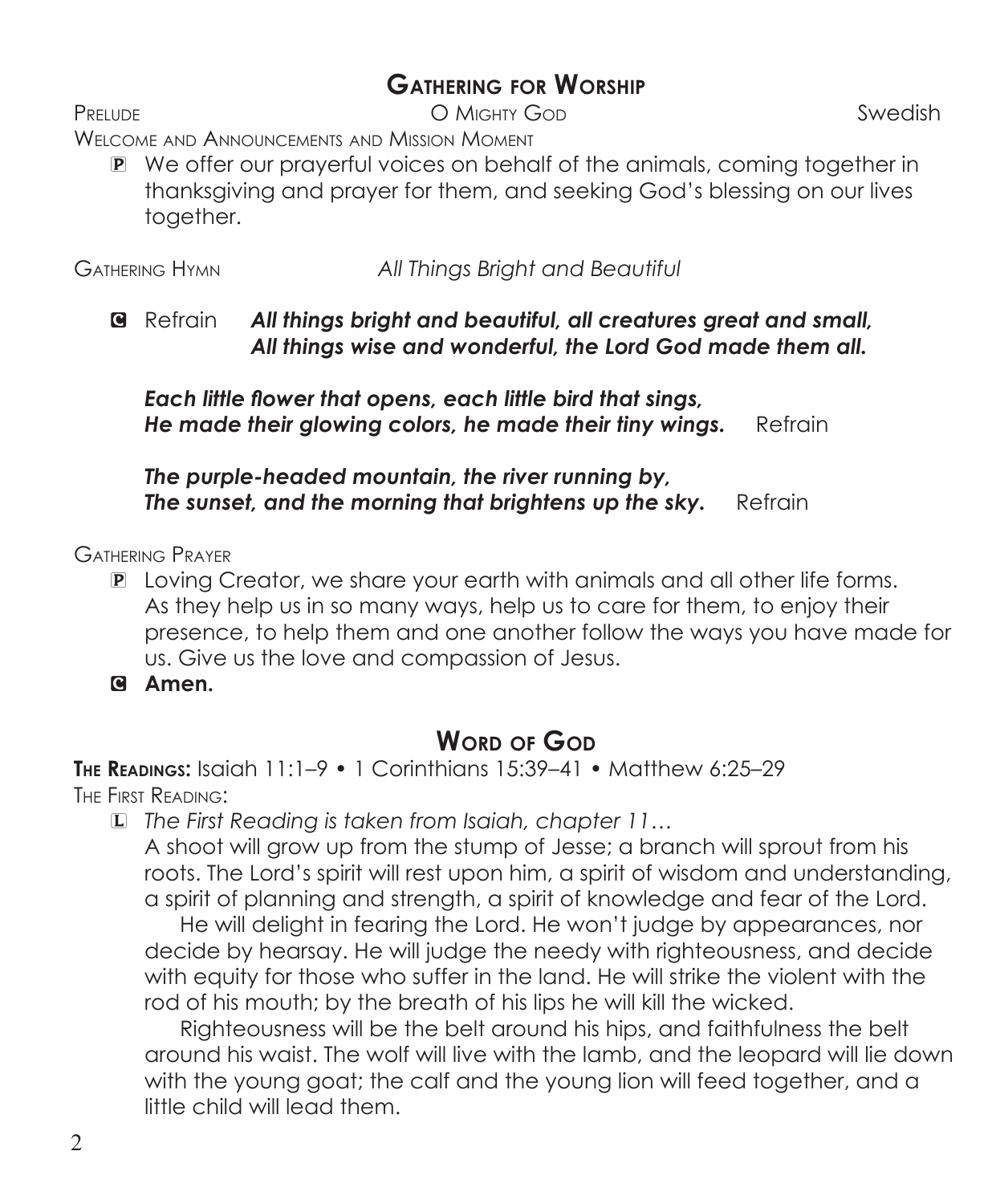The cow and the bear will graze. Their young will lie down together, and a lion will eat straw like an ox. A nursing child will play over the snake's hole; toddlers will reach right over the serpent's den. They won't harm or destroy anywhere on my holy mountain. The earth will surely be filled with the knowledge of the Lord, just as the water covers the sea.

- L The Word of the Lord.
- C **Thanks be to God.**

The Psalm: *All Creatures of Our God and King* by St. Francis

*All creatures of our God and King, lift up your voices, let us sing: Alleluia, alleluia! Bright burning sun with golden beams, pale silver moon that gently gleams, O praise him, O praise him, Alleluia, alleluia, alleluia!*

*Let all things their creator bless, and worship him in humbleness, O praise him, Alleluia! Praise God the Father, praise the Son, and praise the Spirit, Three in One: O praise him, O praise him, Alleluia, alleluia, alleluia!*

The Second Reading:

L *The Second Reading is taken from 1 Corinthians, chapter 15…* All flesh isn't alike. Humans have one kind of flesh, animals have another kind of flesh, birds have another kind of flesh, and fish have another kind. There are heavenly bodies and earthly bodies. The heavenly bodies have one kind of glory, and the earthly bodies have another kind of glory. The sun has one kind of glory, the moon has another kind of glory, and the stars have another kind of glory (but one star is different from another star in its glory).

L The Word of the Lord.

C **Thanks be to God.**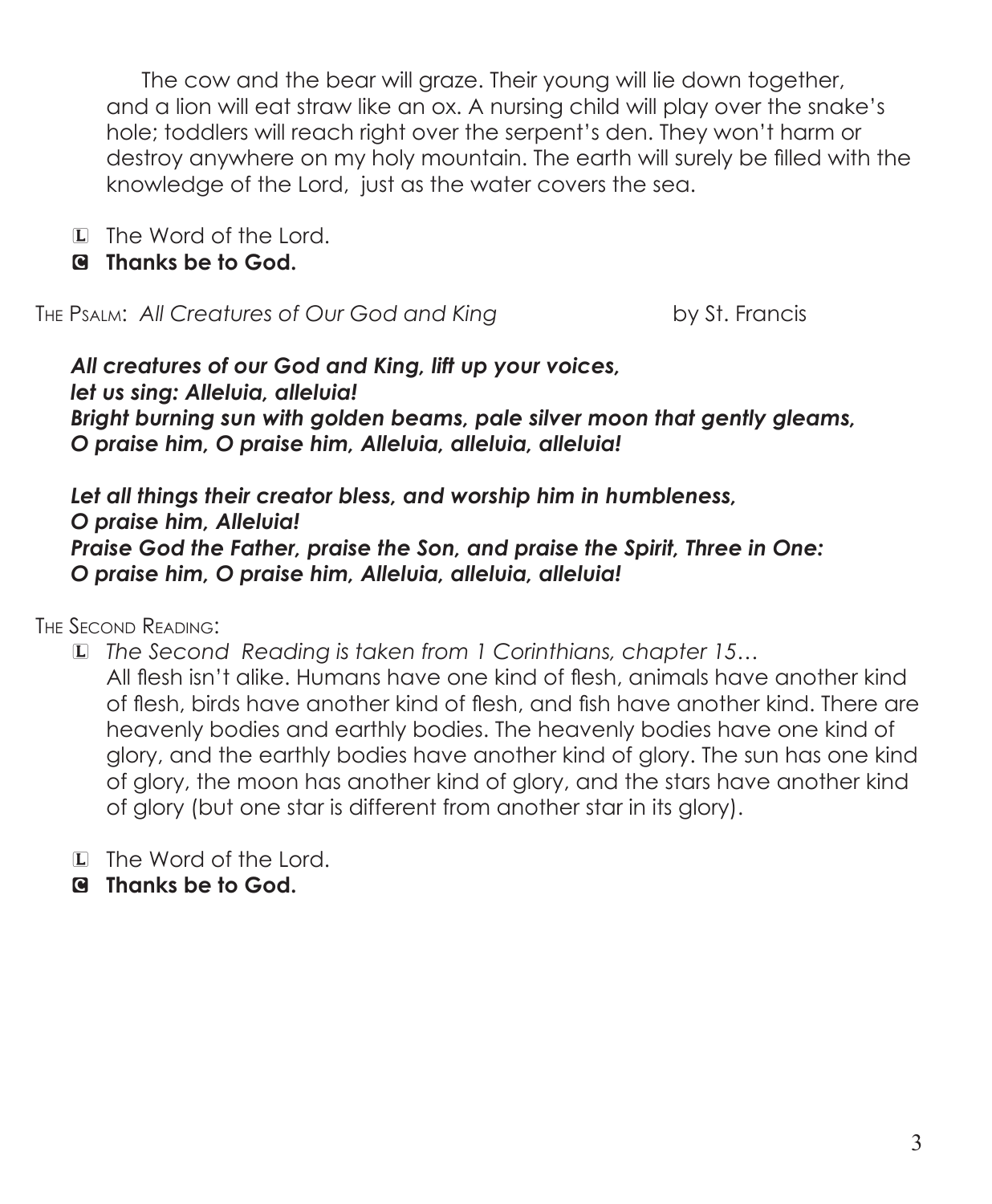The Gospel:

- D The Holy Gospel of our Lord Jesus Christ according to Matthew.
- C **Glory to you, Lord Christ.**
- D "Therefore, I say to you, don't worry about your life, what you'll eat or what you'll drink, or about your body, what you'll wear. Isn't life more than food and the body more than clothes? Look at the birds in the sky. They don't sow seed or harvest grain or gather crops into barns. Yet your heavenly Father feeds them. Aren't you worth much more than they are? Who among you by worrying can add a single moment to your life? And why do you worry about clothes? Notice how the lilies in the field grow. They don't wear themselves out with work, and they don't spin cloth. But I say to you that even Solomon in all of his splendor wasn't dressed like one of these.
- D The Gospel of the Lord.
- C **Praise to you, Lord Christ.**

HOMILY **Becky Robbins-Penniman** 

Sermon Hymn *This Is My Father's World* [Tune: Crown Him with Many Crowns]

C *This is my Father's world, and to my listening ears all nature sings and round me rings the music of the spheres. This is my Father's world: I rest me in the thought of rocks and trees, of skies and seas, his hand the wonders wrought.*

*This is our Father's world, oh, let us not forget that though the wrong is great and strong, God is our Father yet. He trusts us with his world, to keep it clean and fair, all earth and trees, all skies and seas, all creatures everywhere.*

#### THE APOSTLES' CREED

C **I believe in God, the Father almighty, creator of heaven and earth.**

**I believe in Jesus Christ, God's only Son, our Lord, who was conceived by the Holy Spirit, born of the virgin Mary, suffered under Pontius Pilate, was crucified, died, and was buried; he descended to the dead. On the third day he rose again; he ascended into heaven, he is seated at the right hand of the Father, and he will come to judge the living and the dead.**

**I believe in the Holy Spirit, the holy catholic church, the communion of saints, the forgiveness of sins, the resurrection of the body, and the life everlasting. Amen.**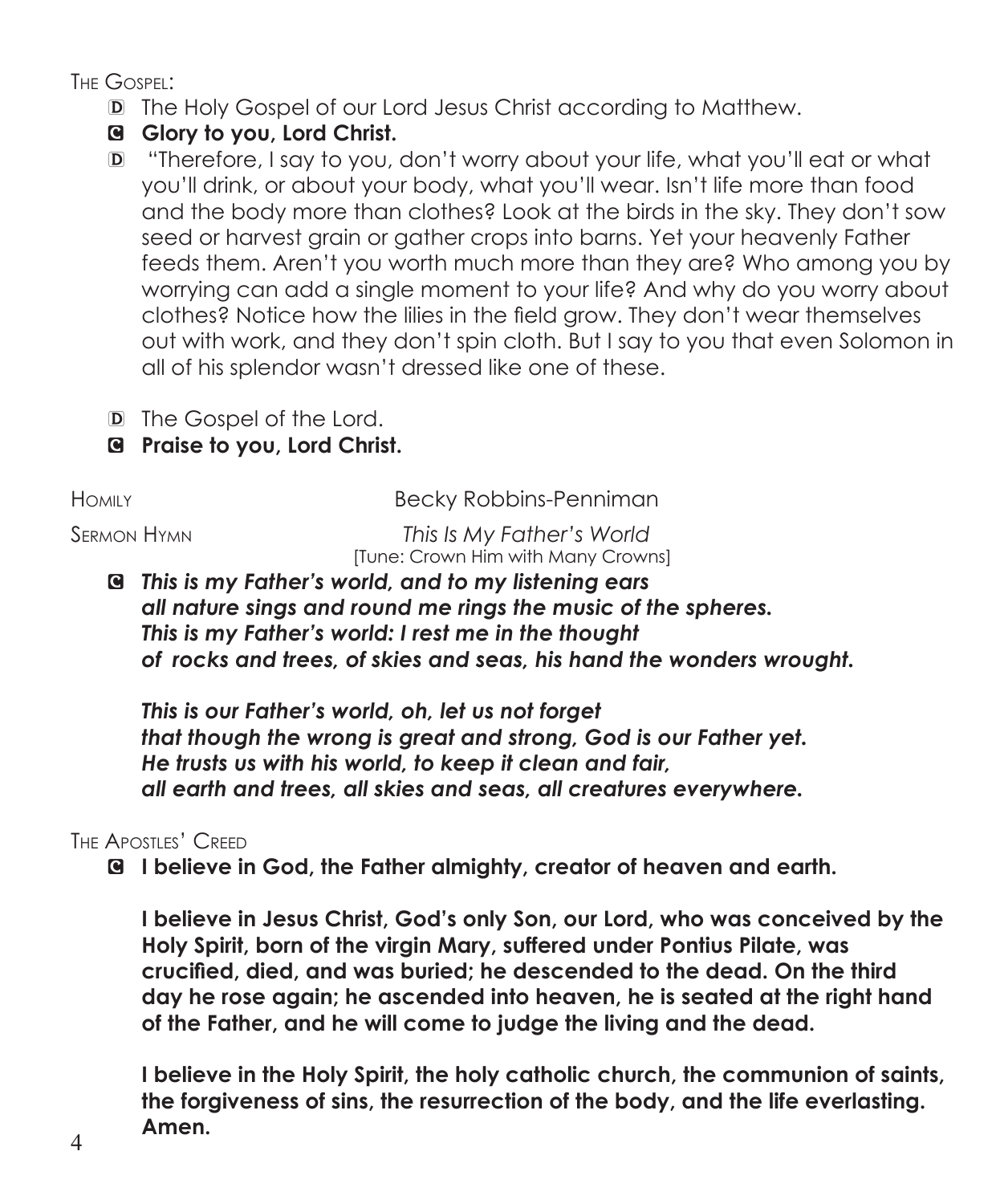Prayers of the People

D As grateful children of God our Father, who has given us so much, we now rededicate our lives to God's purposes:

[*The Leader and People pray responsively*]

- L God created us and placed us on this earth to be stewards of all living things and so to proclaim the glory of their Creator. Even the plants praise God, with their beauty; we are blessed with the flowers given today by Donna Pylman in honor of family and special friends with birthdays this month and by Joseph Hall in loving memory of his wife Ethel. Let us, then, praise God, saying:
- C **Blessed be God for ever.**
- L Blessed are you, O Lord, who created the animals and gave us the ability to train them to help us in our work.
- C **Blessed be God for ever.**
- L Blessed are you, O Lord, who gave us food from animals to replenish our energies.
- C **Blessed be God for ever.**
- L Blessed are you, O Lord, who for the sake of our comfort gave us domestic animals as companions.
- C **Blessed be God for ever.**
- L Blessed are you, O Lord, who shows us a sign of your providence, as your Son told us, by caring for the birds of the air.
- C **Blessed be God for ever.**
- L Blessed are you, O Lord, who through your lowliest creatures never ceases to draw us toward your love.
- C **Blessed be God for ever.**
- L Let us pray… O God, you have done all things wisely; in your goodness you have made us in your image and given us care over other living things. Reach out with your right hand and grant that we may be a blessing to our companion animals, as they are a blessing to us. May the love you have shown to us in creation and through Jesus Christ, our Lord, teach us to love all those with whom we share your Creation, both human and animal, in the present and into the future. We ask this through the power of your Holy Spirit.
- C **Amen.**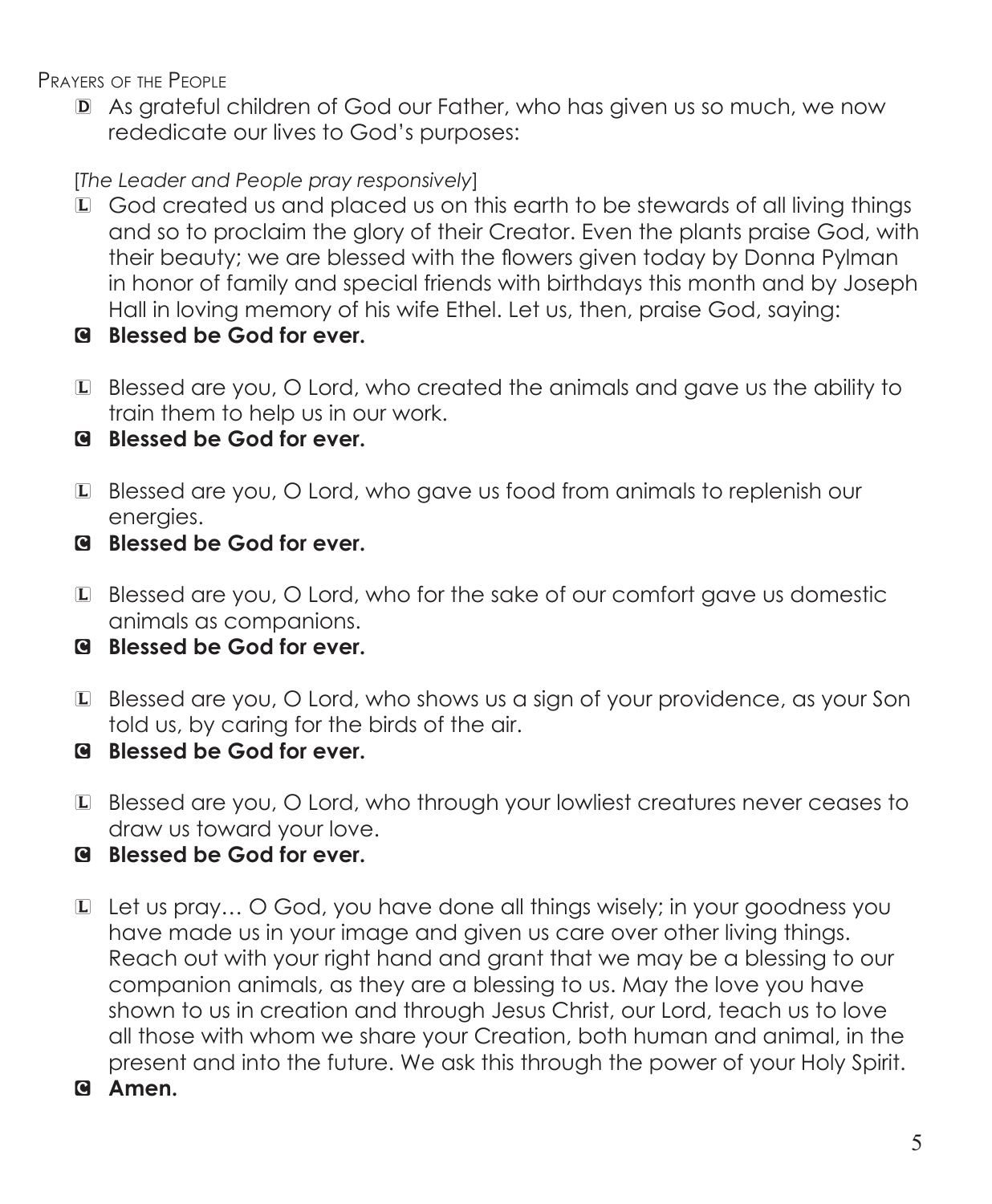## **The Holy Communion**

Offertory Sentence [Ephesians 5:2]

D Walk in love, as Christ loved us and gave himself for us, an offering and sacrifice to God. Be grateful you have gifts to share with a hurting world, and give with a cheerful heart.

**OFFERTORY** 

Presentation Hymn: *Doxology*

- D God of all creation, all you have made is good. Nourish us and all the world with these gifts.
- C *Praise God, from whom all blessings flow; praise him, all creatures here below; Praise him above, ye heavenly host: praise Father, Son, and Holy Ghost.*

Holy Communion

[*The pastor will lead the congregation in the celebration of the Lord's Supper*.]

The Lord's Prayer

- C **Our Father, who art in heaven, hallowed be thy Name, thy kingdom come, thy will be done, on earth as it is in heaven. Give us this day our daily bread. And forgive us our trespasses, as we forgive those who trespass against us. And lead us not into temptation, but deliver us from evil. For thine is the kingdom, and the power, and the glory, for ever and ever. Amen.**
- P The Gifts of God for the People of God. Take them in remembrance that Christ died for you, and feed on him in your hearts by faith, with thanksgiving.

Communion and Blessing of the Animals

*Becky will stand at the top of the center aisle and bless the animals.*

- *Those with pets who wish to have communion get the blessing, then go past her to one of two communion stations (one on either side.)*
- *Those without pets who wish to receive communion go straight to one of the stations.*
- *Those with pets who do not wish to receive communion go to Becky to have the pet blessed but then bypass the communion stations and go back to their seats.*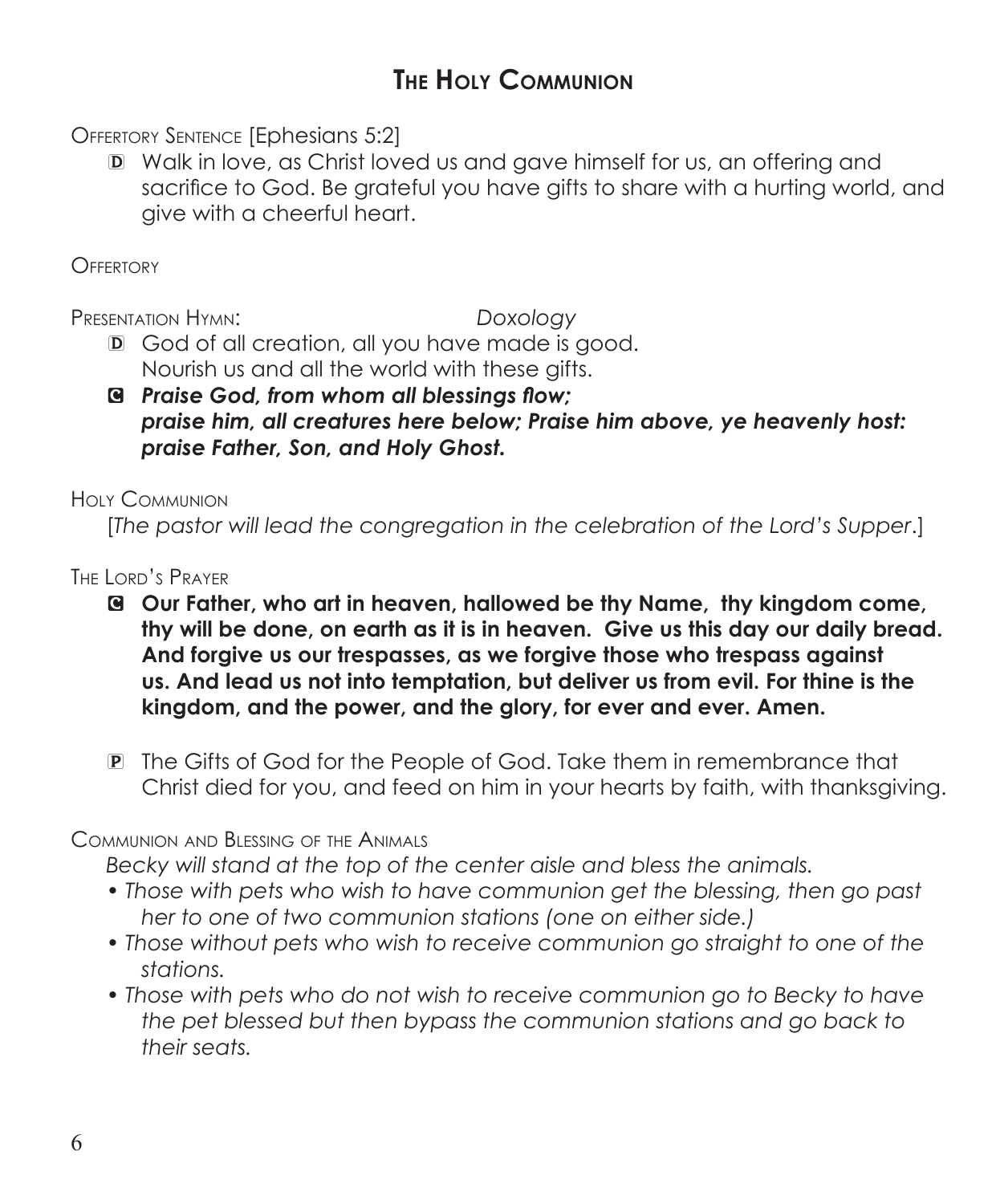Prayer after Communion

P Please join me now in praying the Prayer of St. Francis, in whose honor we gather this day.

Lord, make us instruments of your peace.

- C **Where there is hatred, let us sow love; where there is injury, pardon; where there is discord, union; where there is doubt, faith; where there is despair, hope; where there is darkness, light; where there is sadness, joy.**
- P Grant that we may not so much seek to be consoled as to console; to be understood as to understand; to be loved as to love.
- C **For it is in giving that we receive; it is in pardoning that we are pardoned; and it is in dying that we are born to eternal life. Amen.**

THE BENEDICTION

- P May God, who created the animals of this earth to be the helpers and companions of humanity, bless you with grateful hearts and gentle hands to care for all living things as he cares for us. And the blessing of God, Father, Son and Holy Spirit, be upon you and remain with you always.
- C **Amen.**

Sending Hymn *He's Got the Whole World* [Blessing of the Animals Version]

C *He's got the whole world in His hands, He's got the whole wide world in His hands He's got the whole world in His hands. He's got the whole world in His hands.*

 *He's got the eagles and the dolphins in his hands; He's got the puppies and the kitties in his hands; He's got the lizards and the lamas in his hands; He's got the whole world in His hands.*

*He's got the whole world in His hands, He's got the whole wide world in His hands He's got the whole world in His hands. He's got the whole world in His hands.*

The Dismissal

- D Go in peace to love and serve the Lord.
- C **Thanks be to God.**